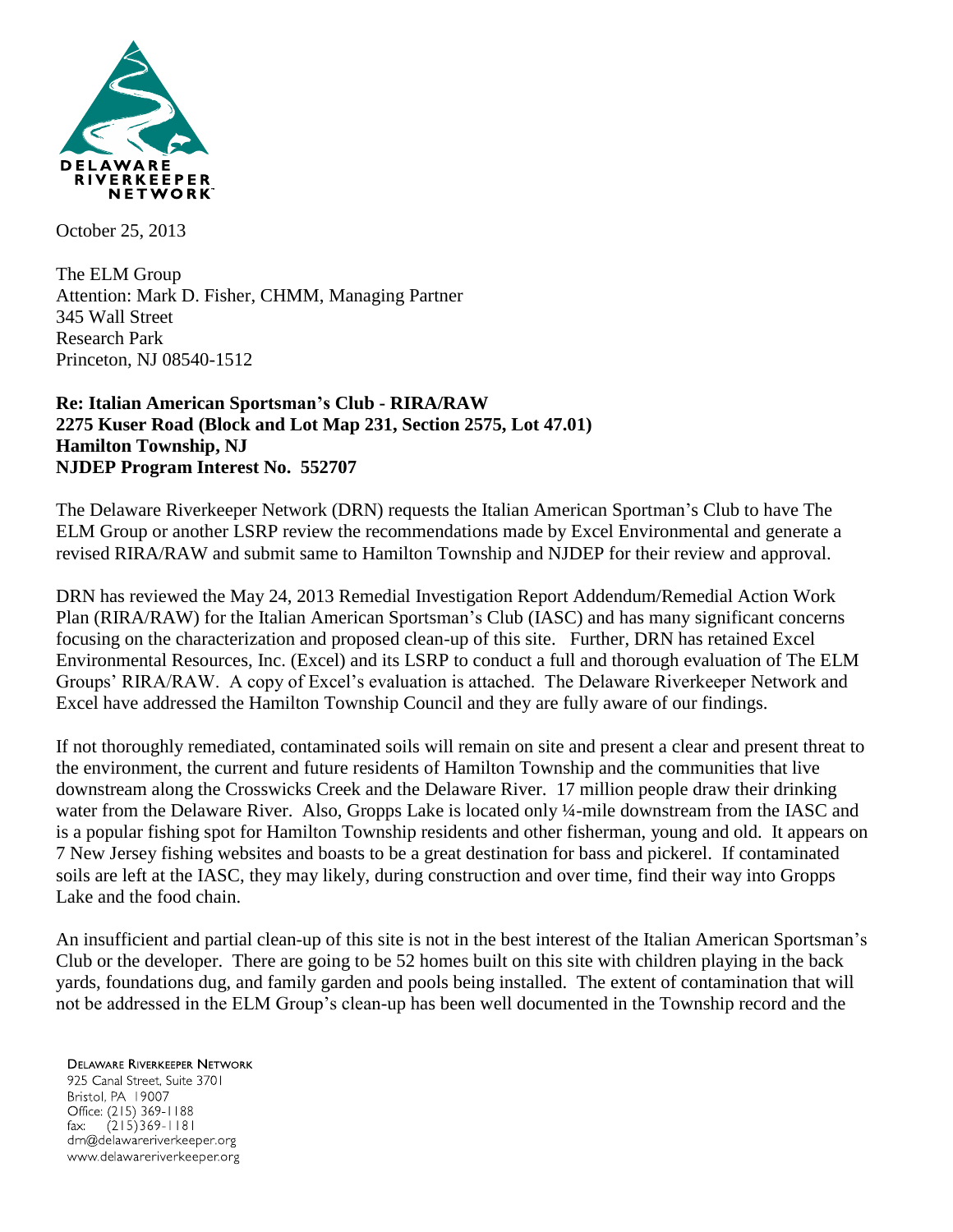media. Area residents that will be forced to continue to live and raise families adjacent to or near this contaminated site will continue to voice their concerns long into the future.

Although Hamilton Township has several applicable Land Use regulations regarding soil sampling that are intended to protect Hamilton's residents and environment, it is unclear why the Township did not completely enforce its regulations during the development application process. In addition, it is unclear as to why the contamination wasn't reported by the Township or LSRP of record, to the NJ DEP until approximately nine months after it was confirmed despite NJ DEP code that requires immediate notification.

The lack of a comprehensive assessment and remediation plan at the Italian American Sportsman's Club is similar to the Lexington Manor development in Liberty Township, Ohio where in 2000 a developer bought a 26-acre farm that had been a skeet-shooting range in the 1960s. The tainted soil was not cleaned up appropriately and it wasn't until 2002 that the residents discovered high levels of lead in their yard. Litigation followed and now EPA is supervising the clean-up and several families have moved out.

DRN urges the IASC to have The ELM Group or another LSRP review the recommendations made by Excel and generate a revised RIRA/RAW and submit same to Hamilton Township and NJDEP for their review and approval.

Regards,

Fred Stine Citizen Action Coordinator

C<sub>c</sub>:

Page **2** of **3** Mr. Chet Jacobi, President, Italian American Sportsman's Club (w/encl.) Mayor Kelly Yaede, Hamilton Township (w/encl.) Council President Edward Gore (w/encl.) Council Vice President David Kenny (w/encl.) Councilman Kevin Meara (w/encl.) Councilman Dennis Pone (w/encl.) Councilwoman Ileane Schirmer (w/encl.) John Ricci, Business Administrator (w/encl.) Richard Williams, PE, PP, CME Director, Dept of CP&C (w/encl.) Michael Guhanick, Land Use Coordinator (w/encl.) Mr. Lester Finch, Chair, Hamilton Township Environmental Commission (w/encl.) Michele Russo, Secretary, Hamilton Township Environmental Commission (w/encl.) Mr. Robert Martin, Commissioner, NJDEP (w/encl.) Mark Pederson, Assistant Commissioner, Site Remediation (w/encl.) Kevin Kratina, NJDEP Enforcement and Information Support (w/encl.) Cindy Randazzo, Director, NJDEP Office of Local Government Assistance (w/encl.) David Haymes, NJDEP SRRA, Rules and Statues (w/encl.) Kevin Schick, NJDEP, Environmental, Evaluation and Risk Assessment (w/encl.) Craig Wilkinson, NJDEP, Site Remediation Program (w/encl.) Judith Enck, USEPA Region 2, Administrator (w/encl.) Walter Mugdan, USEPA Region 2, Director, Emergency and Remedial Response Division (w/encl.)